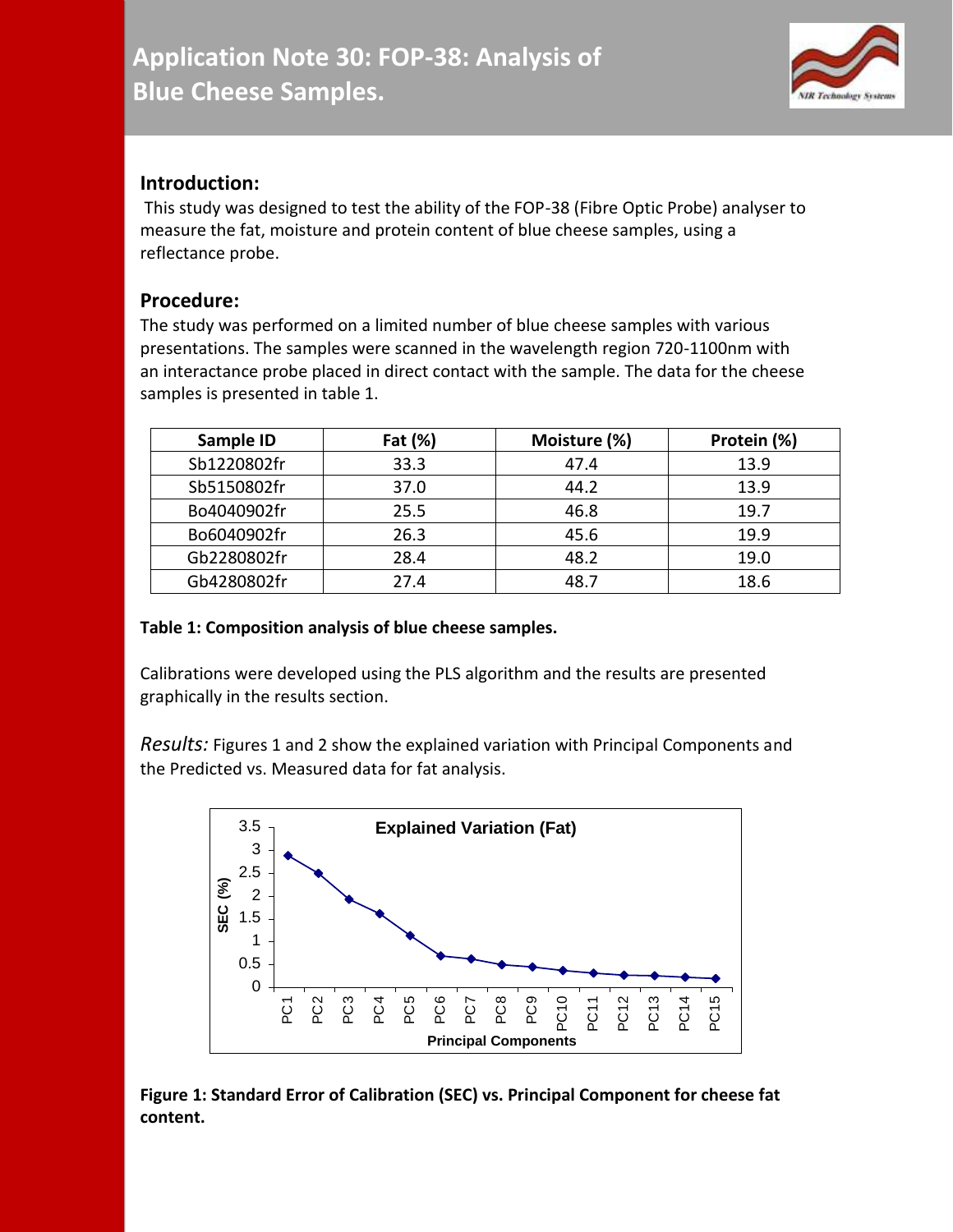

**Figure 2: Predicted vs. Measured fat content in Blue Cheese.**

The results of figure 1 show that the data converge to an error below 0.5% fat, but due to the small number of samples, the inclusion of too many Principal Components can only lead to unstable calibrations. The fact that convergence is noticed is a good indication that the FOP-38 NIR analyser can be calibrated for fat. Figure 2 presents the predicted vs. measured fat content calibration data. A standard error of 0.51%, and  $R^2$ value of 0.97, using 5-6 Principal Components, is an indication that better results will be obtained with more samples.

Figures 3 and 4 show similar results for moisture analysis.



**Figure 3: Standard Error of Calibration (SEC) vs. Principal Component, cheese moisture content.**

Convergence is also noticed for moisture. A SEC of 0.33% was obtained for this data and the predicted vs. measured moisture data of figure 4 show that a  $R^2$  of 0.96 gives a good

indication that linear calibrations are possible. It was mentioned that the laboratory data for these samples was collected some time earlier before being scanned on the FOP-38 NIR analyser and that some moisture loss was possible. This would tend to indicate that better calibrations would be obtained with recent data.



**Figure 4: Predicted vs. Measured moisture content in Blue Cheese.**